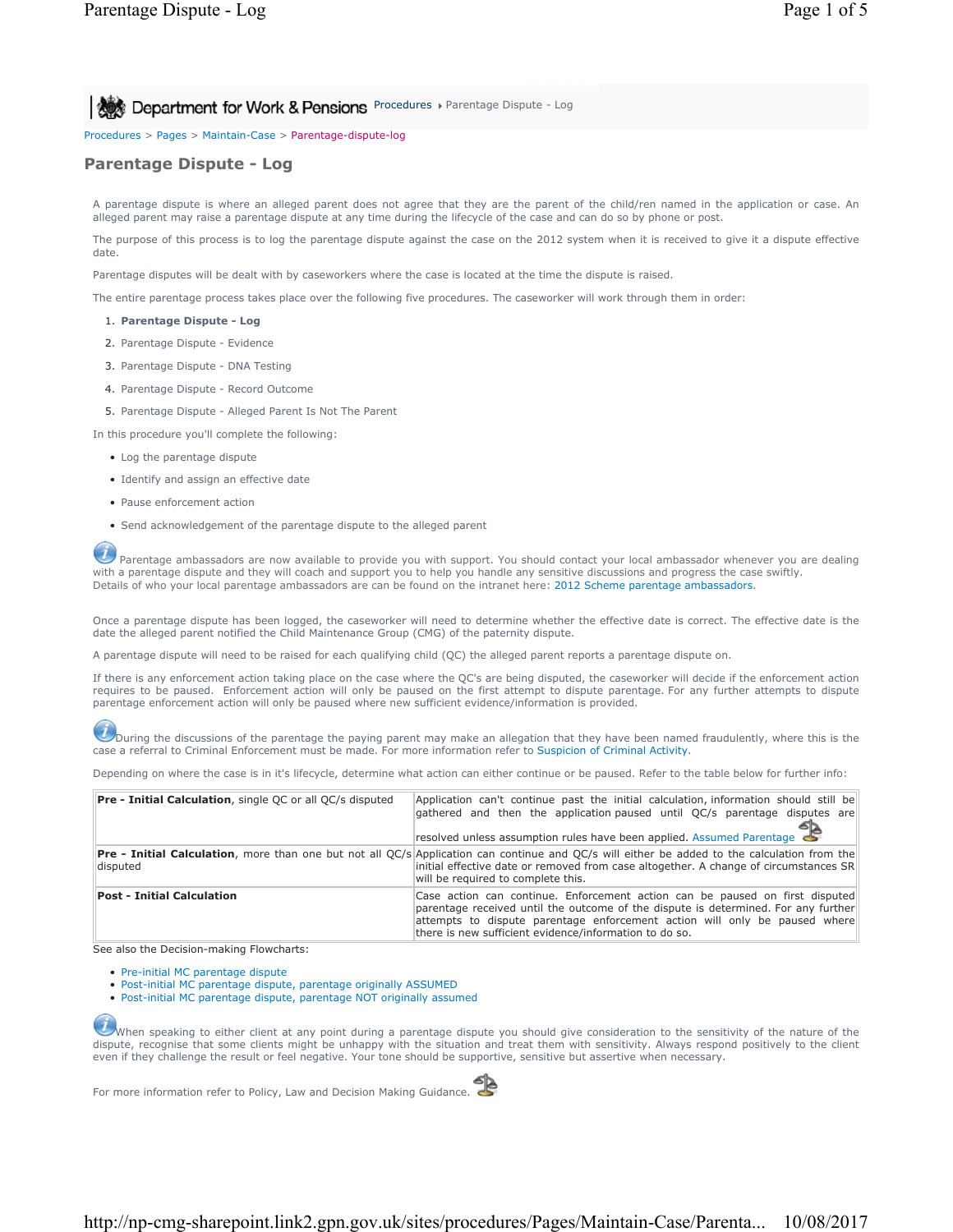

When speaking to clients always use the new terminology - For more information refer to the Terminology Changes.

This procedure uses the terms receiving parent and paying parent.

The receiving parent is the parent who receives or who is expected to receive child maintenance, known as the parent with care (PWC) or person with care (PeWC) on the system and in legislation. The paying parent is the parent who pays or who is expected to pay child maintenance, known as the non resident parent (NRP) on the system and in legislation.

Prior to logging a dispute, discuss with the paying parent the costs involved in DNA testing, and stress that by disputing parentage the paying in the paying parent to the client is entering into a formal process with the child maintenance group (CMG). Sensitivity should be shown with regards to the circumstances in which the paying parent has come to believe they may not be the parent of the child/ren in the case/s. Consider whether the paying parent disputed parentage from the initial application or later in the case.

A fundamental has been developed to help you with this.

## **Log dispute**

- 1. The dispute can be raised either before the initial calculation or after the initial calculation. Where the dispute is raised prior the initial, remember to ensure that you also finish gathering the paying parents other information as well. For more information refer to Gather Paying Parent Information. Access the **Contact Summary** screen and have the case details available.
- Select the **paying parent surname** and then select the **Enf More Info** tab and check the **Transition Date** and **NRP Case Group Look Up** fields. Where both fields show: 2.
	- **Transition date** = Any date before 30/06/2014
	- **NRP Case Group Look Up** = **Reactive Transition with Pause**

Go to the **procedural exceptions** tab and complete the steps for **Transitioned case group - initial effective date checks**.

- 3. Create a SR and from the drop down lists select:
	- **Process = Parentage**
	- **Area = Manage Parentage Dispute**
	- **Sub area = Determine Parentage**

If the parentage dispute is recorded during application at the paying parent gathering information stage, the above SR is created automatically after selecting parentage denied from the parentage dropdown menu. Where more than one qualifying child is being disputed, additional SR's will need to be created.

4. Access the **case** field and select which (if there is more than one) of the alleged parent's cases the dispute is being raised against.

 $U_{\text{If}}$  the alleged parent wishes to dispute parentage on more than one case, raise a different SR for each case.

- 5. Access receiving parent details and select the **PWC/PeWC details**.
- 6. Access QC details to view all QC's attached to the case and select the qualifying child for whom parentage is being disputed. Where more than one QC is being disputed, raise an SR against each qualifying child being disputed and work on these concurrently.
- 7. Update the SR **Status** to **In Progress** to generate the activity plan.

### **Identify and assign an effective date**

8. The system will populate dispute effective date with today's date. Save the information and the system will populate the SR with the details. If today's date is not the correct effective date (eg dispute was raised by letter so effective date is the date the letter was received by the Child Maintenance Group (CMG)) follow **steps 10-12** your team leader will need to authorise this. For more information about effective dates

refer to the Policy, Law and Decision Making Guidance.

Check with the paying parent that there has been no previous parentage dispute with the same QC on the 1993 or 2003 schemes and advise this will be confirmed with the receiving parent. Record the conversation in the **Notes** field. 9.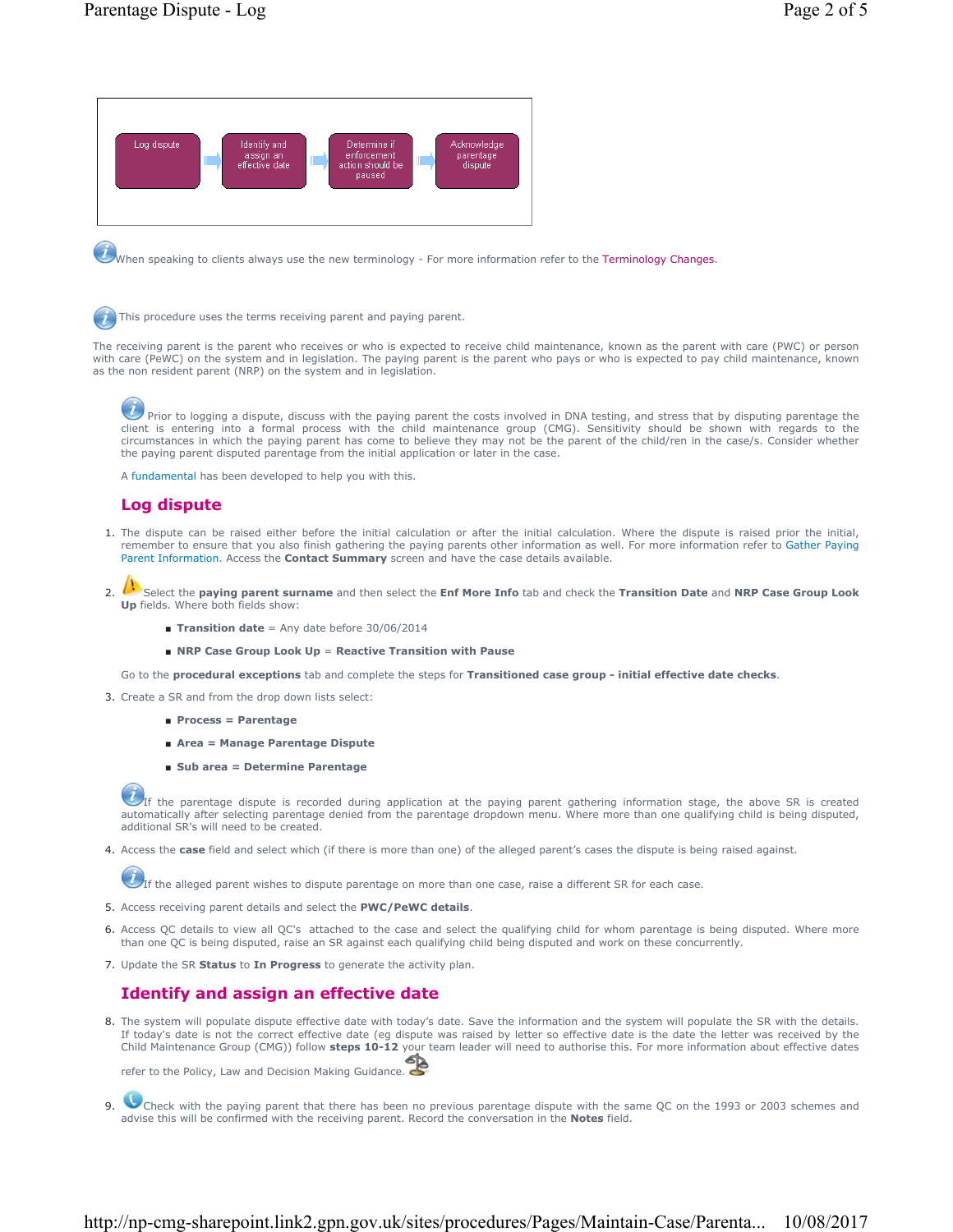## **Team leader action**

- 10. Allocate the SR to yourself, set the **Status** to **In Progress** and manually edit the **effective date** field to show the correct date if appropriate.
- 11. Add your decision to update the dispute effective date in **Notes** and reassign the SR back to the caseworker.

### **Caseworker action**

12. Make sure the effective date has been updated before taking any further action.

# **Determine if enforcement action should be paused**

13. If any case in the casegroup is with enforcement, decide if it is appropriate to adjourn or withdraw the enforcement actions at that time. To pause enforcement action, select **case group**, locate any 'in progress' enforcement SR/s and pause them.

# **Acknowledge parentage dispute**

14. Review the Supporting Statement made for each QC by the receiving parent at the application stage and discuss with the paying parent the statement provided ie Married at the time, named on the birth certificate. Discuss this evidence with the alleged parent and determine if this resolves their dispute. Where the dispute is resolved go to **step 17**. For more information on sufficient evidence refer to the policy, law and

decision making guidance.

15. Ask the paying parent if they can provide any evidence relating to their dispute and record this on the SR by selecting **Y** or **N** from the dropdown list in the field entitled **NRP has additional evidence**.

Make the alleged parent aware of the process and cost around DNA testing to allow the paying parent to make an informed decision to continue with dispute action. For more information a fundamental has been developed to help you with this.



16. Once the additional evidence has been recorded, discuss with the paying parent the next steps and issue letter CMSL1100 to the paying parent to advise that the dispute has been raised and what the next steps will be. Where the paying parent will provide additional supporting evidence, set a Wait of **14** days.

17. Where the dispute is resolved record the outcome and close the dispute, for more information refer to Parentage Dispute - Record Outcome. if not carry on to **step 1** of Parentage Dispute – Evidence.

Northern Ireland Exceptions

NICMS replaces CMG in Northern Ireland

Transitioned case group - initial effective date checks

# **Transitioned case group - initial effective date checks**

- 1. Check the initial effective date of the case on the system and confirm whether the effective date held aligns with the date the letter notifying of the liability was issued (CMSL0039 or CMSL0084 for Receiving parent applications and either CMSL3400, CMSL4096 or CMSL4101 for paying parent applications), the aligning is based on the phase 1 rules for setting the effective date. Steps to confirm the effective date are listed below. The phase 1 rules were:
	- For letters issued by the system The date the system created the letter which informs the Paying Parent of their 2012 Scheme liability + next working day + two calendar days
	- **For letters issued clerically** The date the letter was issued clerically + two calendar days

Some clerical letters were issued with just one calendar set instead of two, a decision was made at the time to allow these

2. If the initial effect date aligns with the letter issue date, then the case can continue as normal. For the cases that don't align, an incident will need to be raised with the area advice centre (AAC) and the customers expectations managed in regards to possible delays until the issue is resolved.

# **Confirming the effective date and letter issue date**

#### **2012 scheme case that triggered transition**

- 1. In the **Case view**, select **Activities**.
- 2. Select Query, in Type, select Letter Outbound Auto from the drop down pick list to view all system letters issued for case then select and drill down on relevant record for **Liability Statement (Applicant Type = PWC)** or **Issue Maintenance Calculation Decision for NRP (Applicant Type = NRP).**
- 3. Select **Go To Correspondence** to view Letter Template.
- 4. Under **Template Name**, view **Created field** to confirm date system created the letter
- 5. Check **Status** field to confirm that letter was successfully fulfilled
- 6. Select **Open Generated Document** to view actual letter on the system
- 7. The Effective Date in the letter should align with Letter created date + Next Working Day + 2 calendar days
	- Example:
		- $\blacksquare$  Letter created date = 18/09/2013
		- $\blacksquare$  Next Working day = 19/09/2013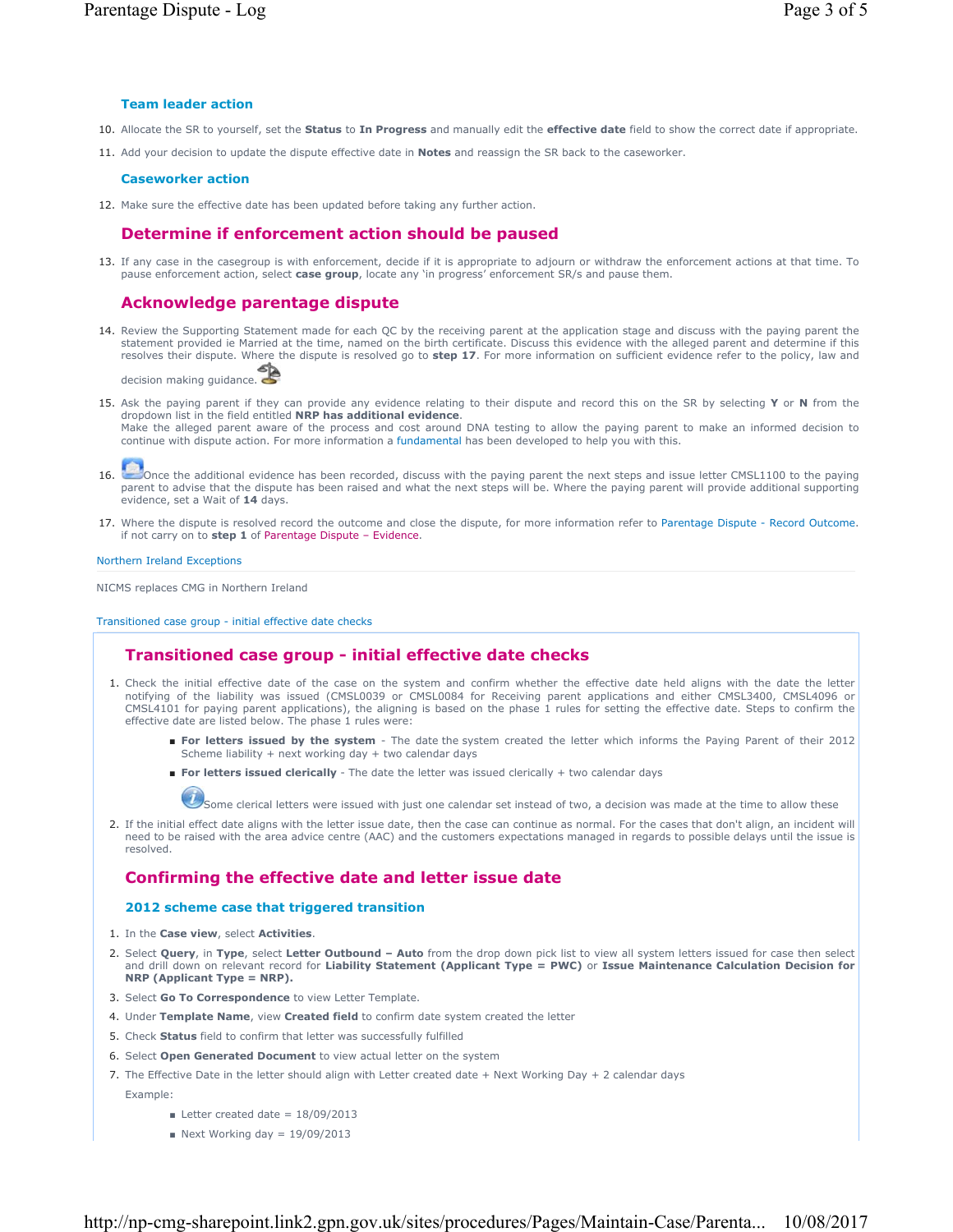- $\blacksquare$  Initial Effective Date = 21/09/2013
- 8. In the Summary Case Details, view the Effective Date field. If this date does not match the Initial Effective Date, then the effective date on the case needs to be changed to align with this date (action to amend this date on system will be taken in certain case scenarios). If there is no record of any system generated letter being created or successfully fulfilled, then you will need to confirm whether a clerical letter was issued and obtain details of when the letter was issued.

Where there are cases that have transitioned, a check will need to be made to ensure the effective date is correct. For more information see **Cases that have transitioned below**.

If you are unable to establish the correct Initial Effective Date you should refer the case to Advice and Guidance to provide guidance on the 9. correct initial effective date. Where Advice and Guidance determine there is no evidence that the Effective date letter has been issued refer to **Corrective Action** below.

### **Cases that have transitioned**

For Phase 1 where 1993/2003 scheme cases have had the liability ended for reactive transition, the liability is ended the day before 2012 Scheme liability starts to ensure that these clients have continuous liability, if 2012 Scheme effective dates are changed, this means that the Transition Date (Legacy Liability End Date) must also be changed.

 $\boldsymbol{u}$ This action is only required where legacy cases had on-going liability at the point of transition.

- 1. In Case view, navigate to the More Info tab of each case. If the Application Type field shows Reactive With Pause then the case had a legacy liability at transition, if not no further action is necessary.
- 2. Select the **Paying Parent's surname** and navigate to the Paying Parent's **More Info** tab
- 3. The Transition Date field shows the date legacy liability end date, where this date needs to be changed to align with a revised 2012 Scheme initial effective, the revised date must be recorded in **Notes** as it cannot be changed on the system.
- 4. As the 1993/2003 scheme case is closed, a revised transition date will need to be provided to the 1993/2003 Re-Assessment Team so a clerical adjustment to the 1993/2003 scheme liability and arrears can be made. Email the case details to **CM 2012 Scheme 1993-2003 reassessment team**.

## **Corrective action**

For both the 2012 scheme case and the transition case, where it is identified that the effective date needs to be changed, corrective action will also need to be taken. The action is dependent on where the case's are in their lifecycle:

- **Pre-Initial Effective date** Your team leader has the steps necessary to correct the effective date
- **Post-Initial Effective date** Raise an incident via AAC who can provide case specifics steps

#### CMSL1100 Your parentage dispute

Sent to acknowledge parentage dispute and explain next steps. Will be sent with a disputed parentage leaflet.

Under the heading "What this means for you" select the appropriate paragraph from the following two options

- **TM\_13178\_E** If a Maintenance Calculation has already been made "However, while we are looking at your dispute you still have to pay child maintenance for XXXX born on XXXX. If you do not pay and you are proved to be the parent, you will be in arrears and will still have to make these payments"
- **TM\_13179\_E** If no calculation made "Please note we will not work out how much child maintenance should be paid for XXXX born on XXXX, straight away. We will wait until we have resolved your parentage dispute. However, if you are proved to be the parent then you will have to make any payments that would have been due from (Effective Date)

Under the heading "What you need to do" select the appropriate paragraph from the following three options

- **TM\_13180\_E** If the paying parent has not mentioned evidence "You need to provide us with evidence to prove you are not the parent of this child."
- **TM\_13181\_E** If the paying parent has stated they have evidence they can send in "We now need you to send us the evidence you told us about"
- **TM\_13182\_E** If the paying parent has already sent in evidence "Thank you for sending us the evidence you told us about. We will look carefully at this and let you know our decision soon"
- TM\_13183\_E Under the heading We will now get in touch with XXXX and ask them for some information that we need to make a decision in your case

Use the following paragraph if a DNA test is required

• **TM\_13184\_E** You have agreed that it is appropriate to take a DNA test so that we can determine if you are the parent or not. By taking a DNA test we will be able to find out if you are XXXX 's biological parent.

All other fields in this letter are pre-populated by the system. Once complete, review the letter to ensure the correct information is provided.

Gather Paying Parent Information

Parentage Dispute - DNA Testing

Parentage Dispute - Evidence

Parentage Dispute - Paying Parent Is Not The Parent

Parentage Dispute - Record Outcome